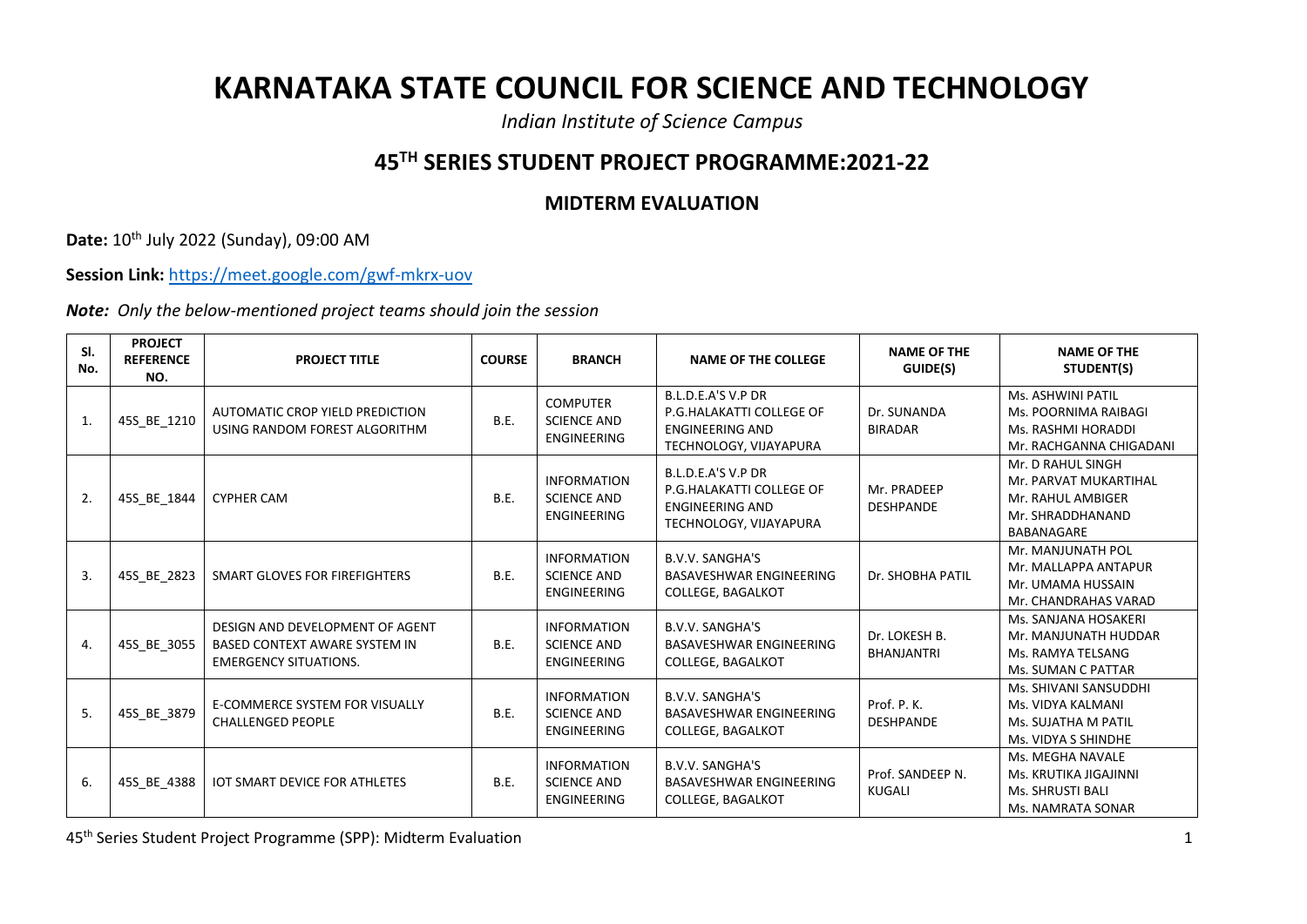| 7.  | 45S_BE_1081 | HANDWRITTEN RECOGNITION IN AIR FOR<br>PHYSICALLY CHALLENGED USING DEEP<br>LEARNING TECHNIQUES                                                   | B.E. | <b>COMPUTER</b><br><b>SCIENCE AND</b><br>ENGINEERING        | <b>BILURU GURUBASAVA</b><br>MAHASWAMIJI INISTITURE OF<br>TECHNOLOGY, MUDHOL,<br><b>BAGALKOT</b> | Prof. MANJUNATH S<br><b>GABASAVALAGI</b><br>Prof. VARUN P<br>SARVADE | <b>Ms. DISHA BALLUR</b><br>Mr. AKSHAY JOSHI<br>Ms. SAHANA CHITTARAGI                                                   |
|-----|-------------|-------------------------------------------------------------------------------------------------------------------------------------------------|------|-------------------------------------------------------------|-------------------------------------------------------------------------------------------------|----------------------------------------------------------------------|------------------------------------------------------------------------------------------------------------------------|
| 8.  | 45S_BE_2419 | <b>EMOTION RECOGNITION USING</b><br>NONINVASIVE TECHNOLOGY                                                                                      | B.E. | <b>COMPUTER</b><br><b>SCIENCE AND</b><br><b>ENGINEERING</b> | JAIN COLLEGE OF ENGINEERING<br>AND TECHNOLOGY, HUBBALLI                                         | Prof. VISHWANATH B<br>H<br>Prof. TRUPTI THITE                        | Mr. DHANANJAYKUMAR GANJI<br>Mr. HARIKIRAN MUSTIPALLI<br>Mr. KARTHIK KOPARDE<br>Mr. KARTIK HEGDE                        |
| 9.  | 45S_BE_1361 | ANTI-POACHING ALARM SYSTEM FOR<br>SANDALWOOD TREE                                                                                               | B.E. | <b>COMPUTER</b><br><b>SCIENCE AND</b><br>ENGINEERING        | JAIN COLLEGE OF ENGINEERING<br>AND TECHNOLOGY, HUBBALLI                                         | Prof. VENKATESH M<br><b>EKBOTE</b>                                   | <b>Ms. NIKITA SABNIS</b><br>Ms. AKSHATA AKKI<br>Ms. AMBIKA MASAGI                                                      |
| 10. | 45S_BE_1480 | ROAD TYPE DETECTION                                                                                                                             | B.E. | <b>COMPUTER</b><br><b>SCIENCE AND</b><br>ENGINEERING        | JAIN COLLEGE OF ENGINEERING<br>AND TECHNOLOGY, HUBBALLI                                         | Prof. HARSHITHA C.K.                                                 | Ms. LAKSHMI JAVOOR<br>Ms. AISHWARYA B M<br>Ms. AISHWARYA R<br>KADAPATTIMATH<br>Ms. ANITA WAVAL                         |
| 11. | 45S_BE_1644 | TRAFFIC SIGN RECOGNITION FOR SELF<br>DRIVING CARS TO HELP PHYSICALLY<br>DISABLED PEOPLE.                                                        | B.E. | <b>COMPUTER</b><br><b>SCIENCE AND</b><br>ENGINEERING        | JAIN COLLEGE OF ENGINEERING<br>AND TECHNOLOGY, HUBBALLI                                         | Ms. RAJESHWARI V.<br><b>PATIL</b>                                    | Ms. AFROZA MULGUND<br>Ms. ALVINA M JAHAGIRDAR<br>Ms. ASHWINI P KADAM<br>Ms. M K RAMASHREE                              |
| 12. | 45S_BE_1762 | OIL SPILL DETECTION FROM SATELLITE<br><b>IMAGES</b>                                                                                             | B.E. | <b>COMPUTER</b><br><b>SCIENCE AND</b><br>ENGINEERING        | <b>K.L.E. INSTITUTE OF</b><br>TECHNOLOGY, HUBBALLI                                              | Dr. YERRISWAMY T                                                     | Ms. POOJA B KITTUR<br>Ms. PRIYANKA B<br>Mr. VENKATESH R MAMDAPUR<br>Mr. VRUSHABH I TURAMARI                            |
| 13. | 45S_BE_2931 | TEXT MINING AMD SENTIMENT ANALYSIS<br>ON NEWS ARTICLES AMD IDENTIFYING<br>THEIR POLARITY AND STRESS LEVELS USING<br>MACHINE LEARNING TECHNIQUES | B.E. | <b>COMPUTER</b><br><b>SCIENCE AND</b><br><b>ENGINEERING</b> | K.L.E. INSTITUTE OF<br>TECHNOLOGY, HUBBALLI                                                     | Mr. MANOHAR<br><b>MADGI</b>                                          | Ms. RASHMI R PAI<br>Ms. LAKSHMI S NAGANUR<br>Ms. CHETANA R PATEL<br>Mr. DEBORAH GANTA                                  |
| 14. | 45S_BE_2463 | AN APPROACH TO DETECT LANE FOR<br><b>VEHICLES</b>                                                                                               | B.E. | <b>INFORMATION</b><br><b>SCIENCE AND</b><br>ENGINEERING     | K.L.E. INSTITUTE OF<br>TECHNOLOGY, HUBBALLI                                                     | Mr. NAGARAJ<br><b>GADAGIN</b><br>Mr. MAHANTESH<br>SAJJAN             | Ms. AKSHATHA<br>PATTANASHETTI<br>Mr. PRADNEY D. KOTABAGI<br>Ms. VEENA S. WALI<br>Ms. VIJAYALAXMI M.                    |
| 15. | 45S_BE_4418 | SMART DOORBELL SYSTEM                                                                                                                           | B.E. | <b>COMPUTER</b><br><b>SCIENCE AND</b><br>ENGINEERING        | K.L.S. VISHWANATHRAO<br>DESHPANDE INSTITUTE OF<br>TECHNOLOGY, HALIYAL, UTTARA<br><b>KANNADA</b> | Prof. FARZANA<br><b>NADAF</b><br>Prof. SALEEM<br>HEBBAL              | Mr. ABHISHEK ASHOK JANGALI<br>Ms. AISHWARYA BADIGER<br>Ms. ASHA DEVARADDI<br>Mr. MOHAMMAD ANNAN S<br><b>ADHONI</b>     |
| 16. | 45S BE 1185 | GENDER AND AGE DETECTION USING DEEP<br>LEARNING APPROACH FOR PREVENTING<br>UNAUTHORIZED ACCESS                                                  | B.E. | <b>INFORMATION</b><br><b>SCIENCE AND</b><br>ENGINEERING     | S.D.M. COLLEGE OF<br><b>ENGINEERING AND</b><br>TECHNOLOGY, DHARWAD                              | Dr. VANDANA S BHAT                                                   | Ms. SHIVANI A PATILKULKARNI<br>Ms. MADHURA J<br>CHANDUNAVAR<br>Ms. ADITI MALLIKARJUN<br>Ms. PRATIKSHA U<br>KARKANNAVAR |

45th Series Student Project Programme (SPP): Midterm Evaluation 2